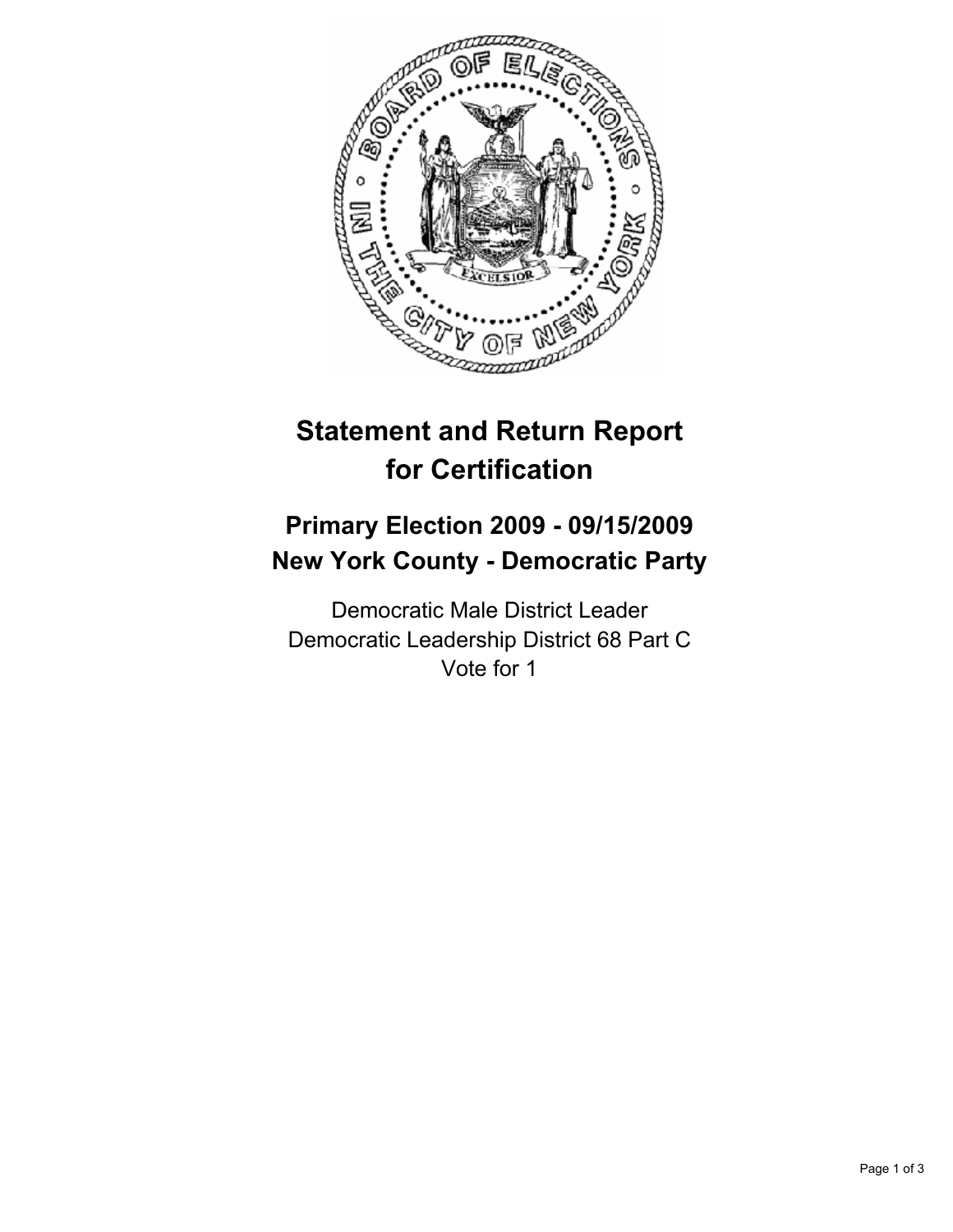

#### **Assembly District 68**

|                      | 703 |
|----------------------|-----|
| <b>JOHN RUIZ</b>     |     |
| <b>JOHN ESTRELLA</b> | 448 |
| AFFIDAVIT            | 37  |
| ABSENTEE/MILITARY    | 47  |
| <b>EMERGENCY</b>     | 2   |